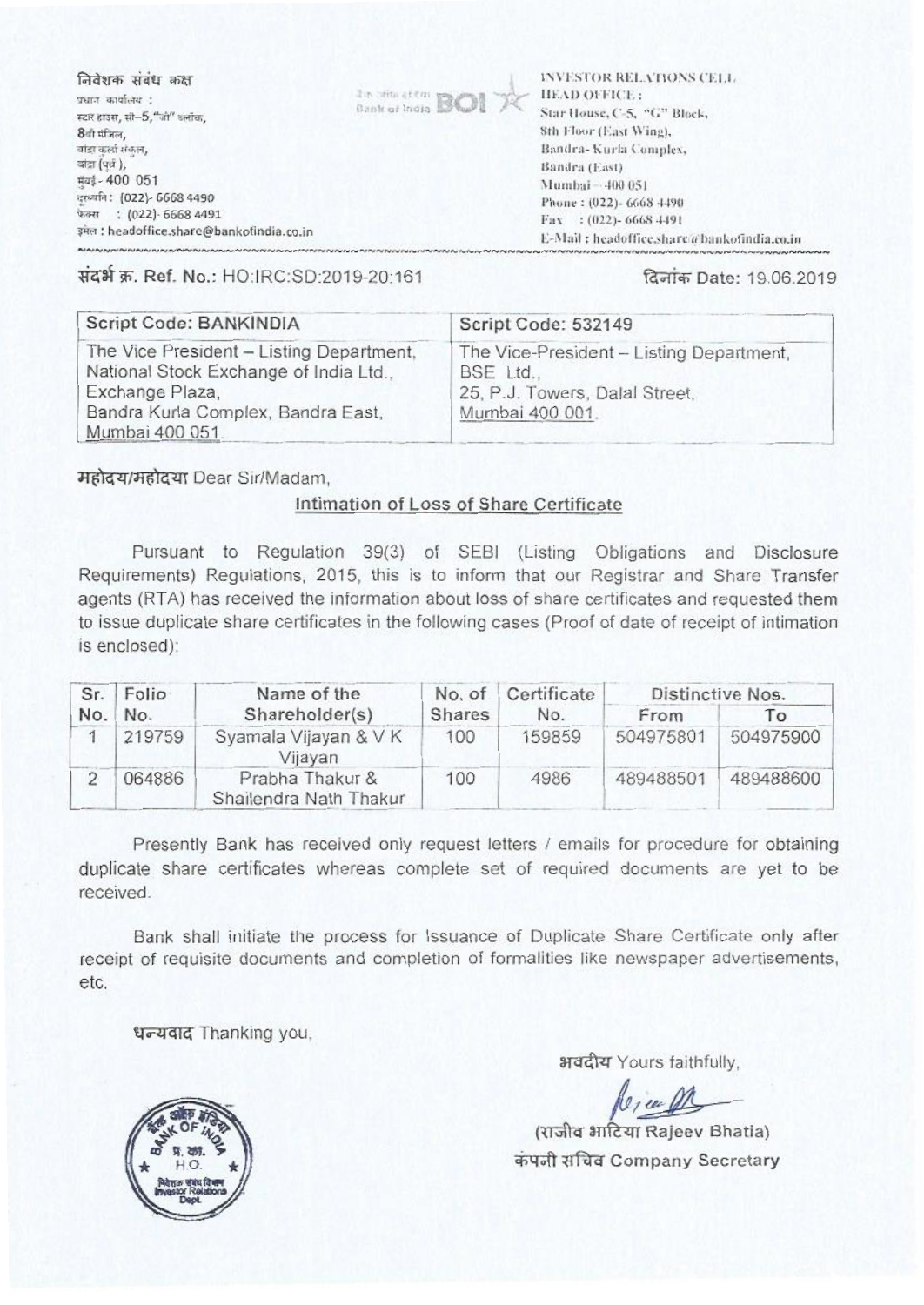#### Investor Relations Department

| BSSDuplicate <bssduplicate@bigshareonline.com></bssduplicate@bigshareonline.com> |
|----------------------------------------------------------------------------------|
| Tuesday, June 18, 2019 10:18 AM                                                  |
| Rajeev Bhatia; Investor Relations Department                                     |
| vijay@bigshareonline.com; 'Jibu John'; bhagwan@bigshareonline.com                |
| Duplicate share intimations received on 17 JUNE                                  |
| 333510.pdf; 333514.pdf                                                           |
|                                                                                  |

### Dear Sir/Ma'am,

Please be informed that in terms of the provisions of the SEBI (LODR) Regulations, 2015, the Company is required to submit information regarding loss of share certificates and issue of duplicate certificates, to the stock exchange within two days of its getting information. Further, the said intimation has to be filed only through the mode of NEAPS filing for NSE and on listing.bseindia.com for BSE and not via hard copy submission.

Accordingly, we are sharing herewith the receipt of the following request for loss of share certificate of the Company by shareholders, to enable you to comply with the said regulatory requirement within the timelines prescribed.

| CLIENT NAME          | CERT NO | DIST. NO FROM | DIST.NO. TO | <b>FOLIO NO</b> | QUANTITY |             |
|----------------------|---------|---------------|-------------|-----------------|----------|-------------|
| BANK OF INDIA-EQUITY | 59859   | 504975801     | 504975900   | 219759          |          | SYAM#       |
| BANK OF INDIA-EQUITY | 4986    | 489488501     | 489488600   | 064886          |          | PRABHA THA? |

Should you have any queries in respect of the aforesaid instruction kindly revert back.



Bigshare Services Pvt. Ltd

Regards,

1<sup>st</sup> Floor | Bharat Tin Works Building | Opp. Vasant Oasis | Makwana Road | Marol | Andheri East | Mumbai 400059 | Maharashtra | India. Board No : 022 - 62638200, DID : 022 62638213 Fax No: +91 22 62638299 I Bssduolicateebiashareonline.com www.bioshareonline.com

Branches : Hyderabad | New Delhi | Ahmedabad Bigshare Online Securities System (BOSS). Now available as Mobile App



Ranked it by the Prime Database for the Maximum number of equity public Issues handled in a year (2017.18) as Registrar to the Issue. Ranked #2 by the Prime Database for the Maximum number of Open Offers handled in a year (2017-18.) Ranked #3 by the Prime Database for the Maximum number of Buyback offers handled in a year (2017-18).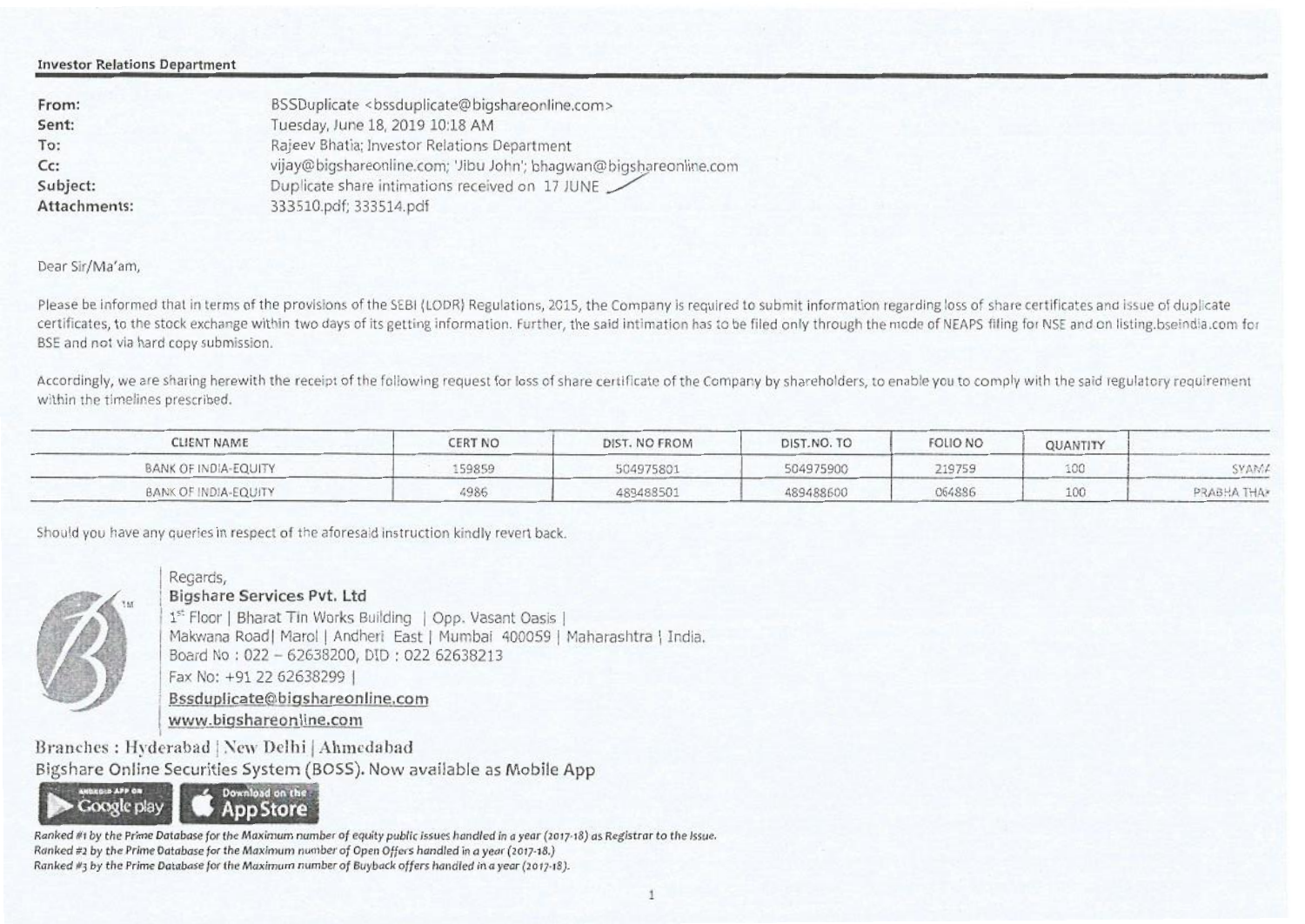Iteg. Ack due

To  $3.6.2019$ 

The Manager-Shares Division Bank of India (Head Office)  $C/5$ ,  $2<sup>nd</sup>$  Floor, Star House. Bandra Kuria Complex Bandra East, Mumbai -- 400051.

Sub: Application for duplicate Share Certificate for folio No. 219759 in favour of SYAMALA VIJAYAN

# Sir. 333510

I have lost my share certificate quoted and had already informed Bigshare Services Pvt. Ltd.

They have advised me to put in an application tor duplicate share certificate to the corporate office of Bank of India.

I have one hundred shares of Bank of India and mandatory update of PAN and Bank details are already submitted as per the letter from Bigshare Services office.

Kindly take necessary sieps to provide me with a duplicate share certificate so that I may be able to demat and start an account.

Thanking you

Yours Sincerely

Saritha Kalathipady. Vadavathoor P.O. **International State P.O.** Kottayam - 686010.

. \_ Pvt .  $\bar{\mathbb{Z}}$ ly Syzunaia Vijayan **• ; <sup>D</sup> <sup>I</sup>** 1

 $C_{\mathbb{C}}$ 

- SEBI
- Bigshare Services Piz. I ul.